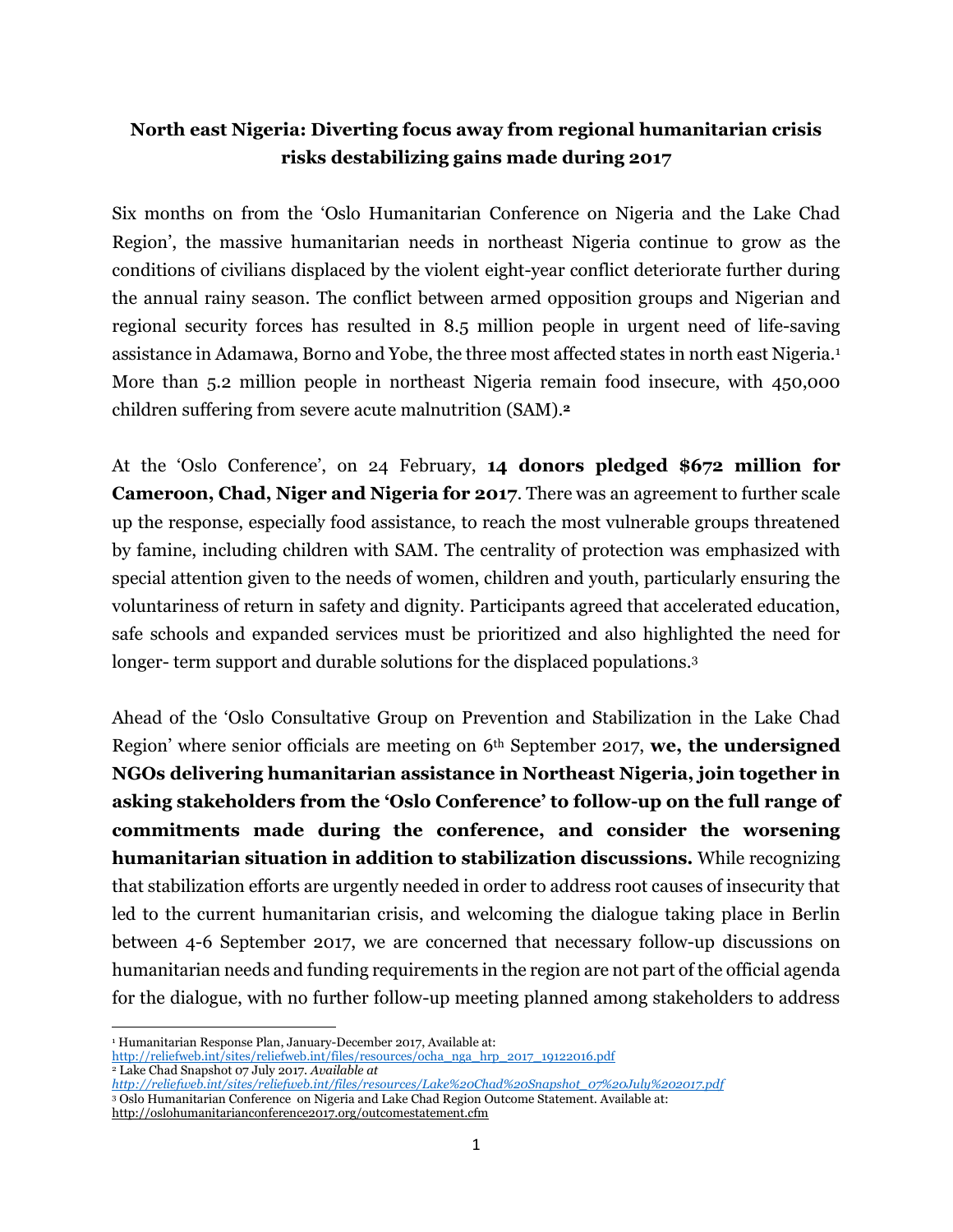humanitarian issues*.* In light of the urgency of addressing the humanitarian situation, we are concerned that pivoting from a combined humanitarian, political and security focus to an exclusive focus on security and stabilization does not reflect the situation on the ground. It could undermine gains made at the 'Oslo conference' if stakeholders do not review progress of the implementation of their commitments. **Stabilization should be seen as an avenue to provide assistance to complement the humanitarian assistance and the two efforts should be rolled out in a complementary way and not in isolation.** 

#### **Progress since 'Oslo Conference'**

14 donors pledged \$672 million for Cameroon, Chad, Niger and Nigeria for 2017 and beyond. Of the total amount, \$458 million was for 2017. Six months later, donors have committed or disbursed \$384 million or 84% of the total 2017 pledges. As of 23 August 2017, the 2017 Humanitarian Response Plan (HRP) for Nigeria has received US\$481.5 million, representing 45.7 per cent of the total US\$1.05 billion appeal. The HRP currently has a funding gap of \$572.9 million with Displacement Managements System (0%), Response and Recovery (0.1%), Emergency Shelter & NFI (6.8%) and Education (11.8%) being the four least funded sectors.<sup>4</sup> This lack of funding continues to impact the ability to deliver timely, life-saving and dignified assistance to people in need.

Prior to the 'Oslo Conference', 22 NGOs suggested 7 steps to save more lives and assist people in Nigeria and Lake Chad Basin, (1) putting protection of civilians at the centre of the response, (2) a scale-up in the food and nutrition response, (3) increasing access to more, better and safe quality education, (4) safeguarding humanitarian space, (5) strengthening leadership of the response and improving humanitarian coordination, (6) ensuring all returns are safe, voluntary and dignified and (7) building resilience and increasing local capacity.<sup>5</sup> This paper assesses progress against them in north east Nigeria six months after the conference.

The seven steps remain even more relevant today with the crisis far from being resolved and both internal and external factors limiting the response. Within the past 6 months, NGOs have scaled up their efforts, continue to be the ones on the frontline and are leading advocacy on pertinent issues in collaboration with other actors to ensure the crisis is still getting much needed political and financial attention. Protection concerns are on the rise with influxes of

l <sup>4</sup> OCHA Funding Overview, 23 August 2017. Available at:

[http://reliefweb.int/sites/reliefweb.int/files/resources/23082017\\_ocha\\_nga\\_humanitarian\\_funding\\_overview.pdf](http://reliefweb.int/sites/reliefweb.int/files/resources/23082017_ocha_nga_humanitarian_funding_overview.pdf) <sup>5</sup> Seven Steps to saving lives and assisting people in Nigeria and Lake Chad Basin. Available at: <http://reliefweb.int/report/nigeria/seven-steps-saving-lives-and-assisting-people-nigeria-and-lake-chad-basin>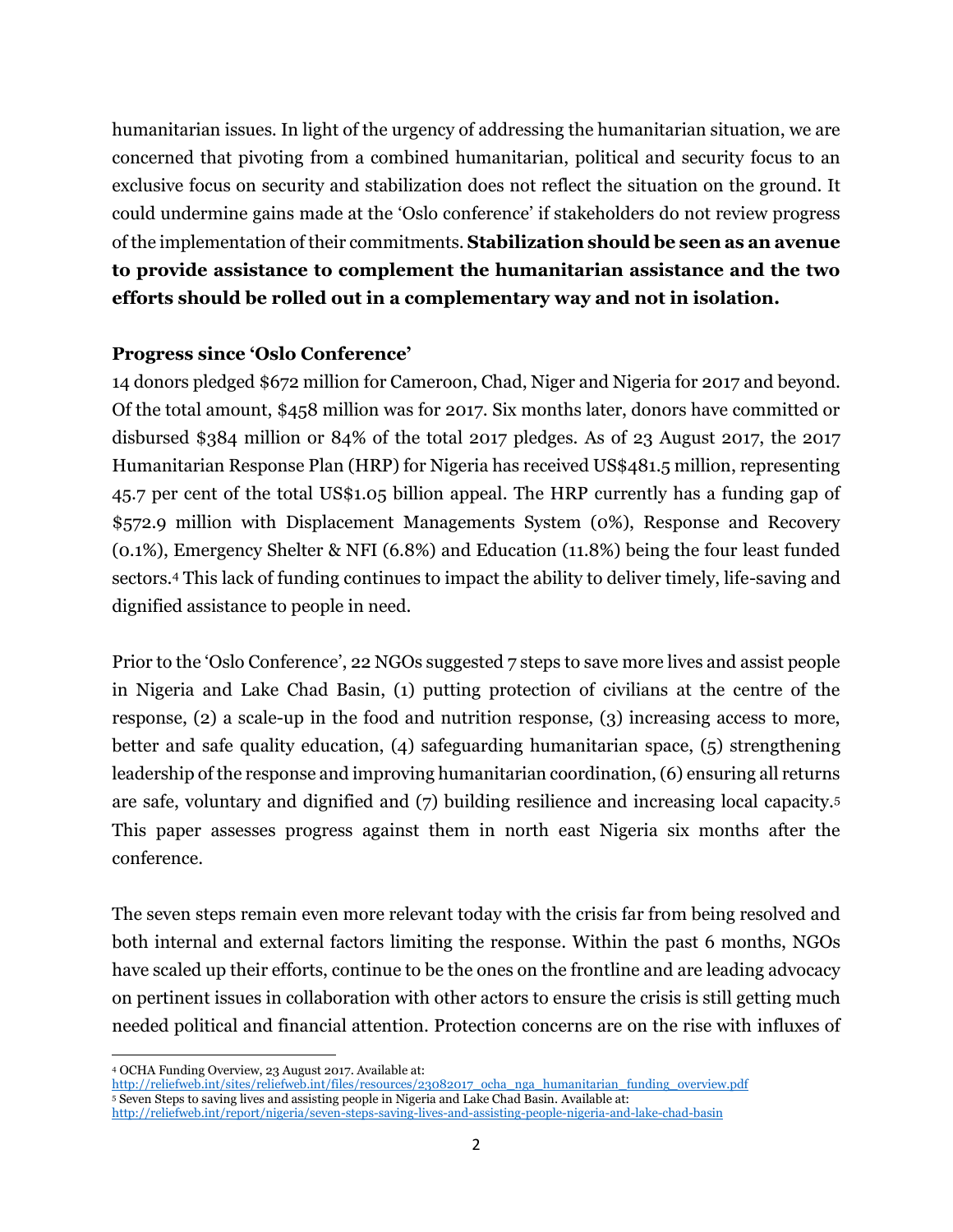Nigerians coming back from Cameroon putting impoverished host communities under extreme pressure and overstraining humanitarian services, congesting camps and settlements and straining limited food and water resources. The rainy season has disabled access in an environment where infrastructure and services are already missing and has led to an outbreak of diseases, such as cholera and Hepatitis E.

#### **Step 1: Put Protection of Civilians at the Centre of Response**

Women, girls, men and boys continue to be subjected to ongoing human rights abuses including sexual violence, abductions, killings, torture, forced recruitment, forced disappearance and arbitrary detention. The prolonged absence of food security and access to livelihoods is exacerbating serious protection risks including domestic violence, forced marriages, unwanted pregnancies and sexual exploitation<sup>6</sup>. 61% of households, particularly people coming back from Cameroon, have adopted negative emergency coping strategies such as begging.<sup>7</sup> Limited access to reporting mechanisms and redress enables a climate of impunity for perpetrators with 314 cases of gender based violence (GBV) reported from one NGO between March and July 2017. In July 2017, a significant spike in security incidents was recorded: about a dozen villages across Borno, Adamawa and Yobe were attacked my armed opposition groups, posing grave protection concerns. 142 attacks with 59 of those within IDP camps, were recorded between April and June in north east Nigeria.<sup>8</sup> There is an increasing number of children being used by the militants to carry out bomb attacks with 83 children recorded being used since January 2017. <sup>9</sup> Community based referral pathways are still not functional and access to reach the most affected populations with protection services remains hindered by the volatile security situation. Although, the situation remains bleak and the sector remains at 18.4% funded<sup>10</sup>, to date in Nigeria, protection partners have reached more than 1.3 million people in need, including 266,000 Nigerians who have come back from neighboring countries. Activities have included psychosocial support for more than 160,000 children and reintegration support for nearly 1,500 children and over 900 women previously associated with armed groups.<sup>11</sup>

l <sup>6</sup> ACAPS thematic report, "Nigeria: returning refugees in Borno state", 31 July 2017 Available at: <https://www.acaps.org/country/nigeria/special-reports>

<sup>7</sup> Ibid

<sup>8</sup> International NGO Safety Organisation Nigeria Q2 Report 2017

<sup>9</sup> Available at[: http://reliefweb.int/report/nigeria/use-children-human-bombs-rising-north-east-nigeria](http://reliefweb.int/report/nigeria/use-children-human-bombs-rising-north-east-nigeria) <sup>10</sup> OCHA Funding Overview, 23 August 2017. Available at:

[http://reliefweb.int/sites/reliefweb.int/files/resources/23082017\\_ocha\\_nga\\_humanitarian\\_funding\\_overview.pdf](http://reliefweb.int/sites/reliefweb.int/files/resources/23082017_ocha_nga_humanitarian_funding_overview.pdf) <sup>11</sup> HCT Key Messages- Mid August –Mid September 2017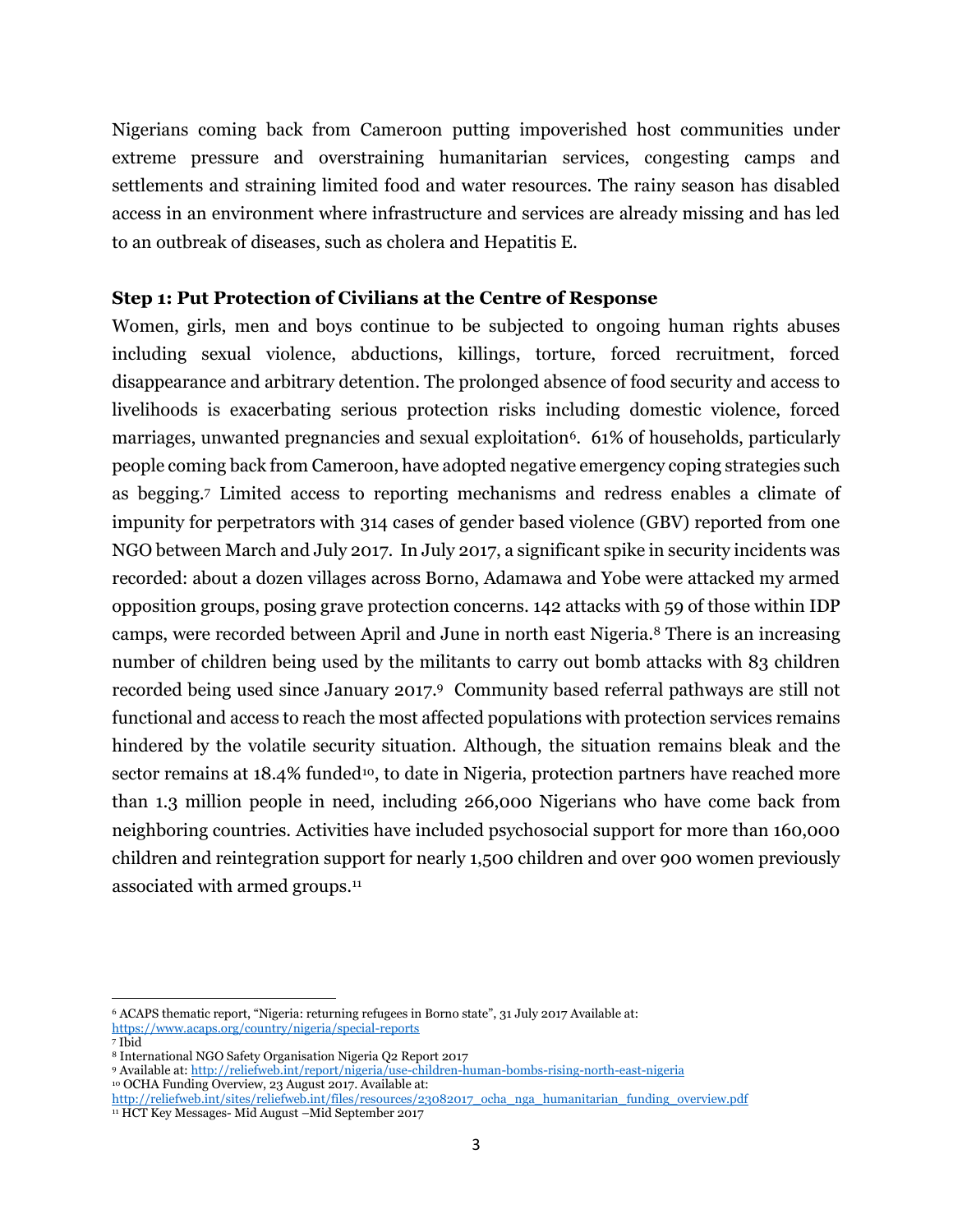*We call for all parties to the conflict to uphold international humanitarian law (IHL) and to ensure that humanitarian actors, without any restrictions, are able to reach the most affected populations with food, water, health and life-saving services.*

### **We specifically recommend:**

- Further funding to invest in the development of **specific livelihood and prevention strategies**, including the engagement of men and boys;
- Strengthening of **community based protection mechanisms,** including the training of more women and men action groups;
- Developing and implementing **functional referral pathways,** the establishment of reporting and accountability mechanisms, including much needed anonymous hotlines.

## **Step 2: Scale-up the Food and Nutrition Response in Nigeria and the Region**

Food insecurity and malnutrition remain at a critical level with 5.2 million people food insecure in the three most affected states in north east Nigeria and populations in many areas dependent on aid. 50,000 people are already living in famine-like conditions. However, the sector remains underfunded with only 29% as of August 2017. <sup>12</sup> Food remains a major priority as all LGAs receiving people coming back face Emergency (IPC Phase 4) food security levels and 65% of the population in Bama and Ngala are food insecure.<sup>13</sup> The rainy season in the last few months has limited access to affected populations, thus hindering the delivery of food assistance. Continued attacks impact the functioning of the market with the volatile security situation limiting access to livelihood activities, firewood, and water further exacerbating food insecurity. There are 1.2 million malnourished children under 5 (SAM and MAM) and pregnant and lactating women in need of assistance in Adamawa, Borno and Yobe.<sup>14</sup> The coverage of nutrition treatment services and supplementation services remained lower compared to the actual needs in Borno, Yobe and Adamawa with only 38.5% health facilities (288/749 assessed facilities). <sup>15</sup> There has been some progress in the last six months with a massive scale up in food assistance with a shift from status based to needs based targeting. 2.1 million people were reached with life-saving assistance, through in kind or cash based

<https://www.acaps.org/country/nigeria/special-reports>

 $\overline{\phantom{a}}$ <sup>12</sup> OCHA Funding Overview, 23 August 2017. Available at:

[http://reliefweb.int/sites/reliefweb.int/files/resources/23082017\\_ocha\\_nga\\_humanitarian\\_funding\\_overview.pdf](http://reliefweb.int/sites/reliefweb.int/files/resources/23082017_ocha_nga_humanitarian_funding_overview.pdf) <sup>13</sup> ACAPS thematic report, "Nigeria: returning refugees in Borno state", 31 July 2017 Available at:

<sup>14</sup> Available at[: http://fscluster.org/nigeria/document/nigeria-humanitarian-dashboard-january-0](http://fscluster.org/nigeria/document/nigeria-humanitarian-dashboard-january-0)

<sup>15</sup> [Health Sector Dashboard](https://www.humanitarianresponse.info/system/files/documents/files/08252017_health_sector_nga_humanitarian_dashboard_july.pdf) Jan-June 2017. Available at: http://reliefweb.int/report/nigeria/nigeria-humanitarian-dashboardjanuary-june-2017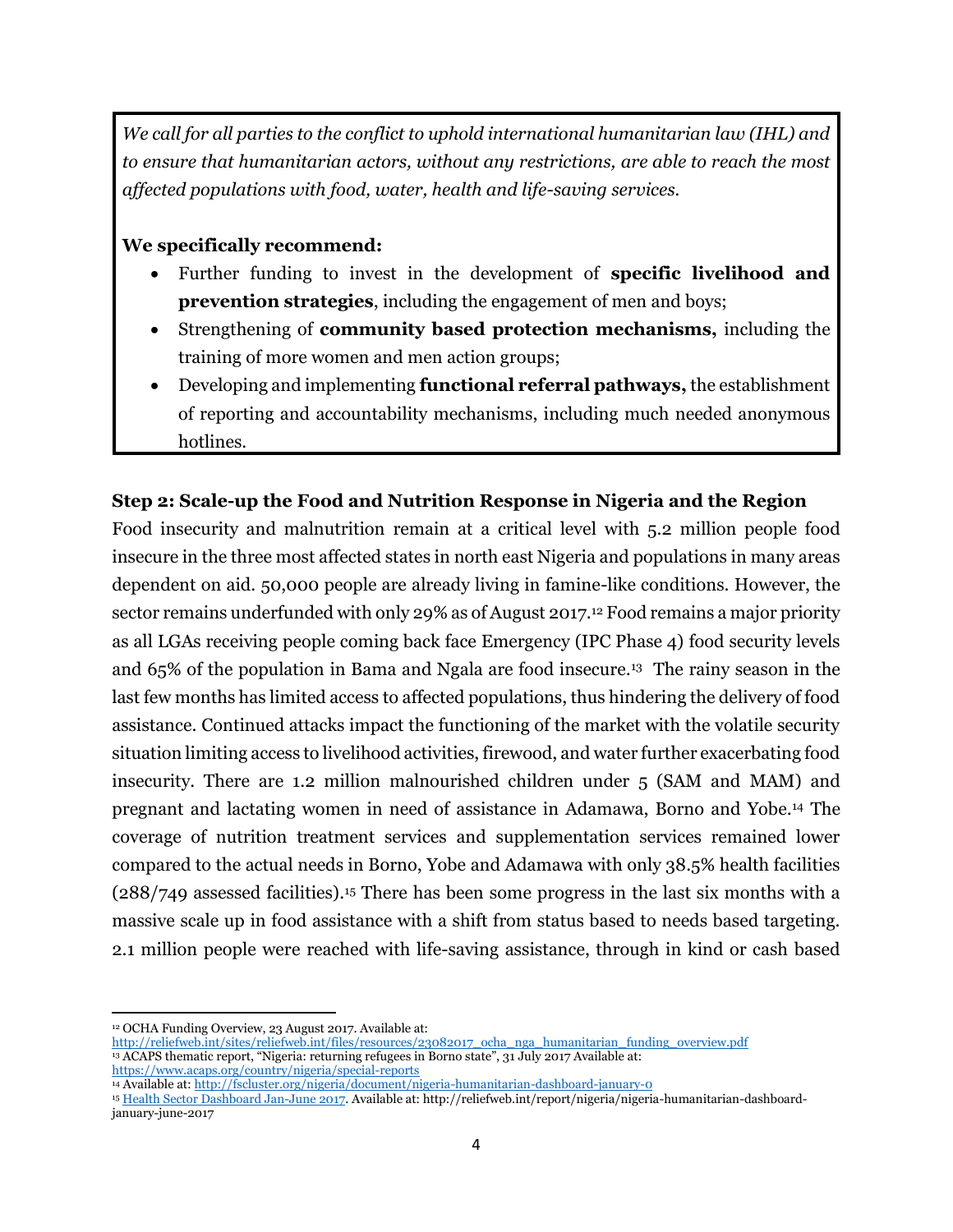support in July 2017.<sup>16</sup>. To date this year, nutrition partners have reached nearly 500,000 children and pregnant/lactating women through supplementary feeding programmes and over 210,000 infants and young children with nutritional support. In addition, more than 100,000 children under five have been treated for severe acute malnutrition (SAM).<sup>17</sup>

*We call for greater coordination and communication between all actors, including with the government of Nigeria, in order to continue providing food assistance and nutrition treatment services to affected populations.*

## **We specifically recommend:**

- Finalizing and rolling out **clear contingency plans** and ensuring food and other relief items are pre-positioned;
- Developing and implementing a **coordinated multi-sector approach** which includes prioritizing capacity building of health workers, strengthening health facilities and rolling out community education, including infant and young child feeding (IYCF) and the causes and effects of malnutrition.

## **Step 3: Increase Access to More, Better and Safe Quality Education**

Schools, teachers and students have been deliberately targeted in this conflict. Despite the education sector being a key priority for discussion at Oslo, the sector continues to be heavily underfunded with 11.8% of the required funding being received as of August 2017. With the increase in security incidents including attacks in villages and IDP camps within the last six months coupled with the continued displacement, 2.9 million children continue to miss out on an education, either formal or informal, resulting in a lost generation. <sup>18</sup> Millions of children denied basic education and opportunities will have a long-term impact for the development of the north east and the prospects of peace and security in the region. Education must be prioritized within the response and needs to be seen as a priority entry point for long term resolution of the conflict and peace building. As of July 2017, 32,000 children have been identified as unaccompanied/separated. <sup>19</sup> 15% of households report having children hawking or begging<sup>20</sup>, and access to services, both educational and

 $\overline{\phantom{a}}$ <sup>16</sup>OCHA Sit Rep July 2017. *A*vailable at

[https://www.humanitarianresponse.info/system/files/documents/files/25082017\\_nga\\_ocha\\_ne\\_humanitarian\\_situation\\_update](https://www.humanitarianresponse.info/system/files/documents/files/25082017_nga_ocha_ne_humanitarian_situation_update_july_2017.pdf) [\\_july\\_2017.pdf](https://www.humanitarianresponse.info/system/files/documents/files/25082017_nga_ocha_ne_humanitarian_situation_update_july_2017.pdf)

<sup>&</sup>lt;sup>17</sup> HCT Key messaging mid-August- mid September 2017

<sup>18</sup>OCHA Sit Rep July 2017. Available at

[https://www.humanitarianresponse.info/system/files/documents/files/25082017\\_nga\\_ocha\\_ne\\_humanitarian\\_situation\\_update](https://www.humanitarianresponse.info/system/files/documents/files/25082017_nga_ocha_ne_humanitarian_situation_update_july_2017.pdf) [\\_july\\_2017.pdf](https://www.humanitarianresponse.info/system/files/documents/files/25082017_nga_ocha_ne_humanitarian_situation_update_july_2017.pdf) <sup>19</sup> Ibid

<sup>20</sup> UNHCR Supplementary Appeal, January-December 2017Available at

[http://reliefweb.int/sites/reliefweb.int/files/resources/Revised%202017%20SB%20Nigeria%20Situation\\_FINAL.pdf](http://reliefweb.int/sites/reliefweb.int/files/resources/Revised%202017%20SB%20Nigeria%20Situation_FINAL.pdf)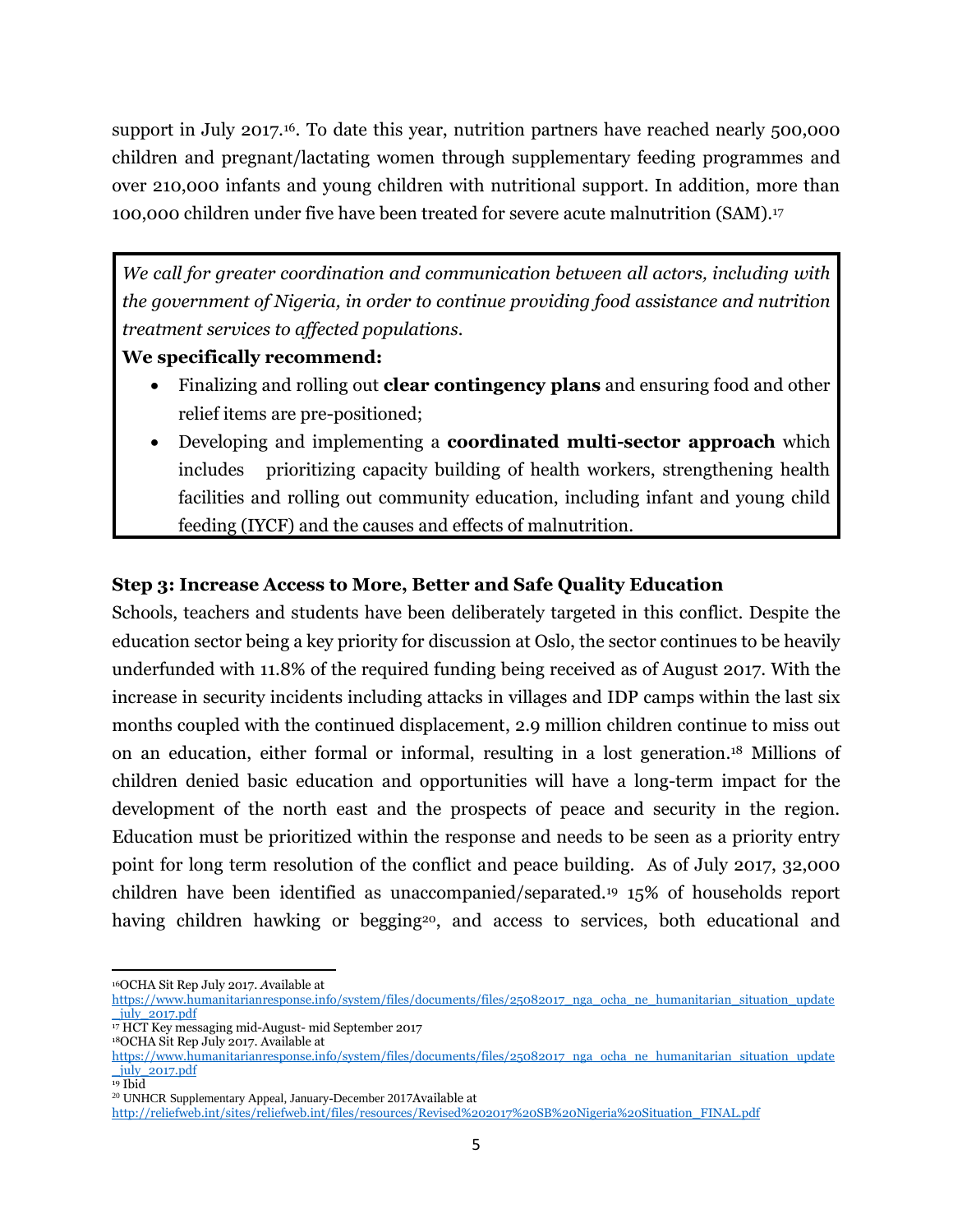psychosocial are still inadequate, with only 23% of children in need being reached. A key population that has been neglected within this response are the adolescents. A recent report highlights the increase in drug abuse among male adolescents as a result of psychosocial distress.<sup>21</sup> Due to the security situation and other factors, teachers are hesitant to be deployed to work, even in government schools that have been rehabilitated.

*We call for the immediate cessation of attacks against educational facilities, personnel, and students as well as a stop to the military use of such infrastructures in line with the Safe School Declaration.<sup>22</sup>*

*We continue to call on all actors, including governments, to recognize education as key to the response and to channel more funding to the Education Sector.*

## **We specifically recommend:**

- **Funding** should be made available for the following areas; (1) systems strengthening; (2) reconstruction of school buildings; (3) payment and training of teachers; (4) strengthening of community participation that encourages engaging in education as a common goal;
- Exploring **alternative solutions** to formal education including resources to be made available for mobile schools;
- Tackling **negative perceptions** of formal education through more community sensitization and campaigns;
- Prioritizing **life skills and vocational training programmes** for affected adolescents.

# **Step 4: Safeguard Humanitarian Space: Safe Movement to Reach more People in Need**

In Nigeria, humanitarians are still restricted from reaching areas that are outside the control of the military restraining their actions to LGA's headquarters. An estimated 700,000 people in need of humanitarian assistance are currently living in inaccessible areas. We applaud the efforts of UNHAS who in the last six months have massively scaled up, now flying to 10 locations, the majority inaccessible by road. Further, the establishment of 3 humanitarian hubs in Maiduguri, Gwoza and Bama with a fourth in development for Ngala has increased

 $\overline{a}$ <sup>21</sup> Plan report- "A Child Protection and Education Needs Assessment in Selected Communities of Borno and Adamawa State", PLAN International, August 2017

<sup>22</sup> The Safe Schools Declaration is an inter-governmental political commitment that express political support for the protection of students, teachers, and schools during times of armed conflict. As of July 2017, 68 countries have endorsed the Safe Schools Declaration, including Chad, Niger and Nigeria.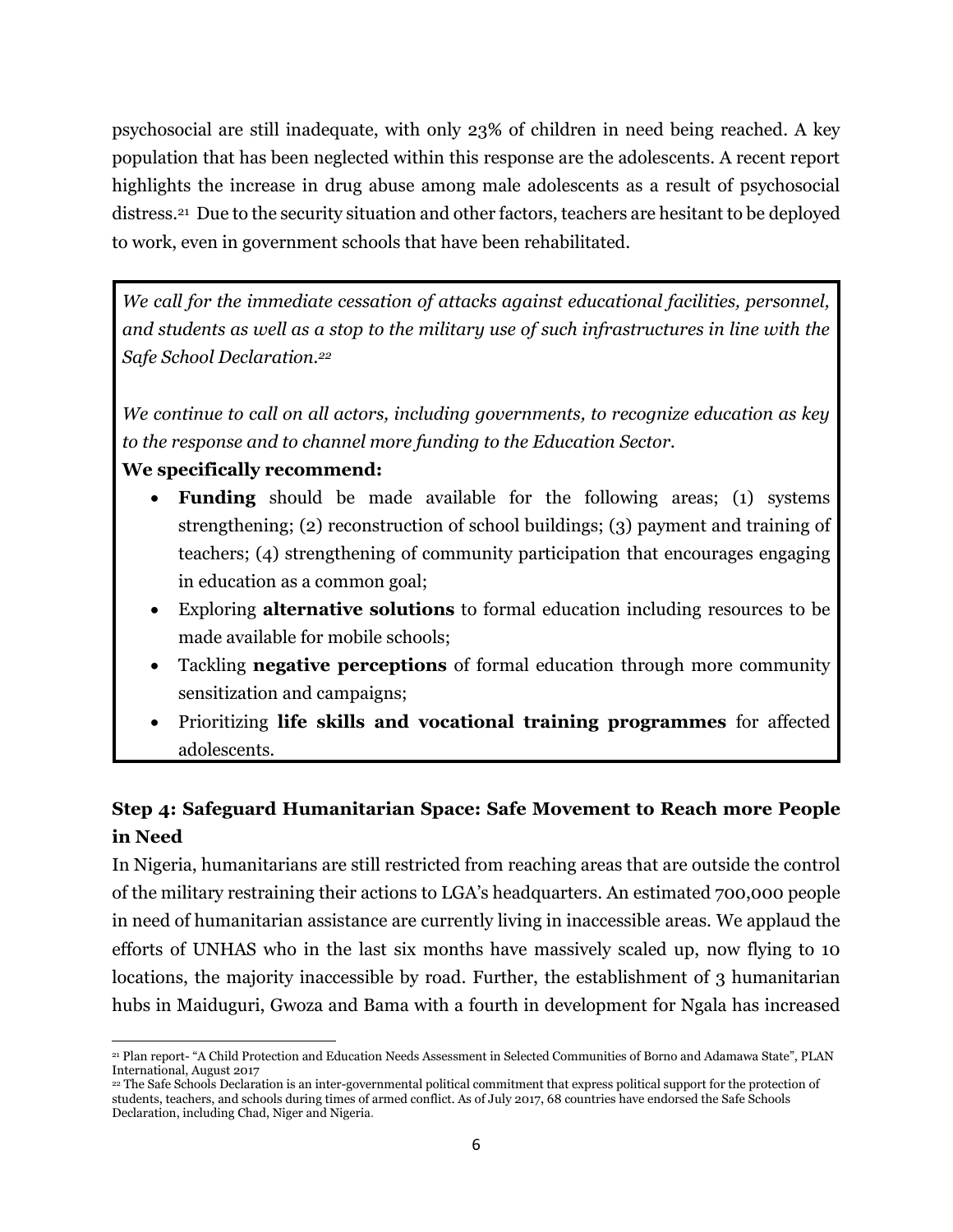the ability of humanitarian actors to be able to access populations for a longer time period in insecure zones. Civil-military coordination mechanisms have been strengthened but alternatives for allowing humanitarians to move within insecure areas are still urgently needed. We welcome recent efforts including; the renewed work to make the rapid response mechanism (RRM) operational, the reconstitution of the Access Working Group and establishment of a newly established CMCoord Working Group. Gaps in coordination and capacity still need to be urgently addressed in order to increase access and be able to provide critical quick impact, lifesaving, and multi-sectorial response to highly vulnerable persons. There has been no improvement within the operational environment with bureaucratic obstacles, such as such as difficulties with registration and unclear processes for visas and customs clearance, including pharmaceuticals, causing gaps in the delivery of life saving services.

*We appreciate the ongoing support of the government of Nigeria, but we continue to call for unhindered humanitarian access to communities, particularly in insecure areas. Further, we request the government of Nigeria to support NGOs navigating through bureaucratic obstacles by developing clear procedures and appointing a senior focal point as this is still causing major humanitarian operational constraints.*

## **We specifically recommend:**

- Continuing the funding for **UNHAS** as a crucial life-saving service;
- Investing more resources to **facilitate access negotiations** and independent assessments;
- Expedited implementation of the **newly developed action plan for civil military engagement;**
- Drafting and finalizing **Civil-military coordination guidelines** in accordance with the international UN Guidelines on the Use of Military and Civil Defense Assets to Support UN Humanitarian Activities in Complex Emergencies without further delay.

# **Step 5: Strengthen Leadership of the Response and Improve Humanitarian Coordination**

In the past six months, we commend the efforts to strengthen leadership of the coordination mechanisms at all levels. However, there is still a need to continue to improve coordination and communication. While welcoming the newly established Local Government Coordination, there is still a massive gap in data collection, specifically in information sharing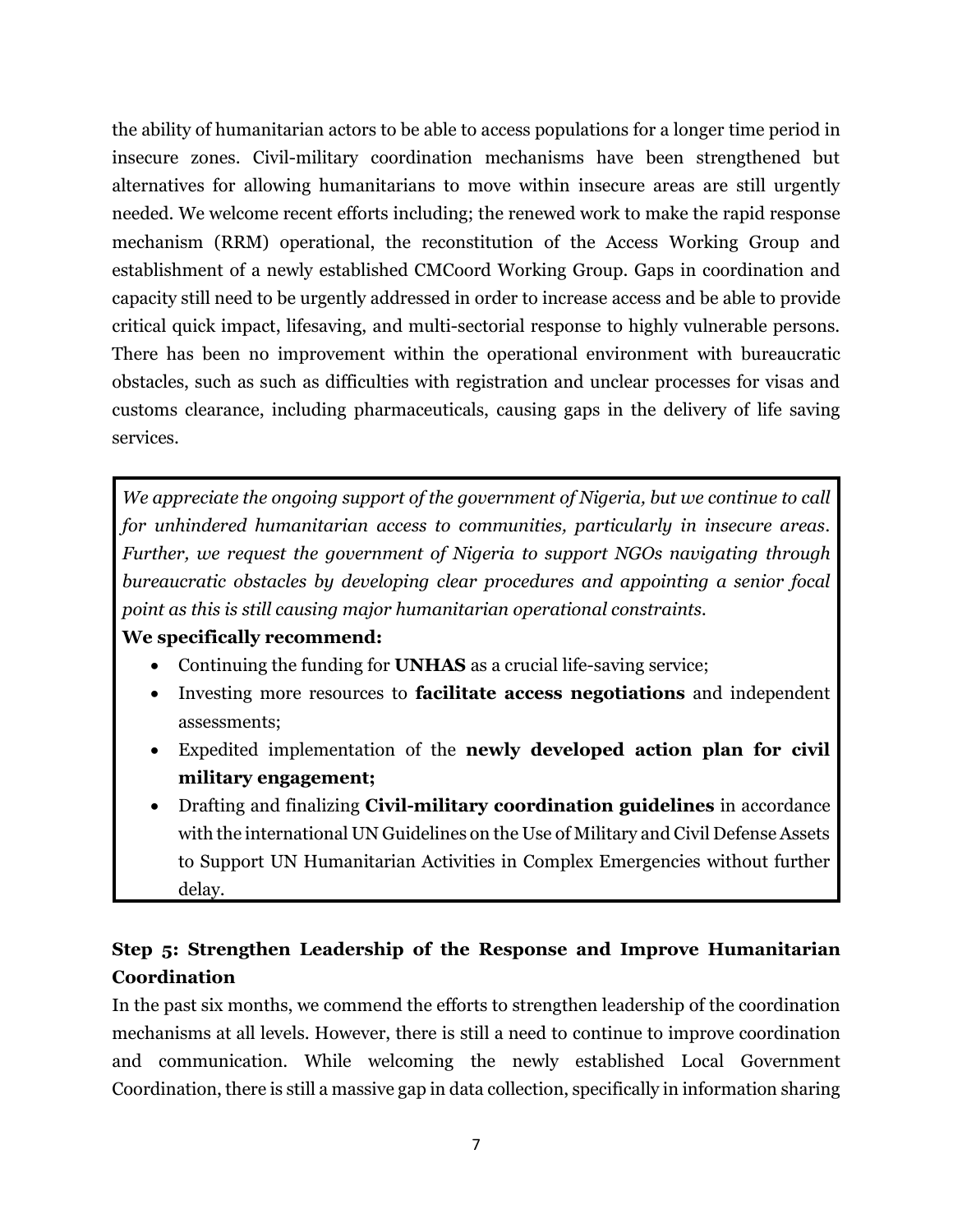and data sharing from humanitarian operational centres to the Maiduguri and Abuja coordination bodies that needs to be addressed. Although the shift of the response moving to Maiduguri has enabled quicker, more effective decision making, there is still an evident disconnect between addressing the needs on the field and addressing them from a Maiduguri and/or Abuja level. Evidence based data must inform those making decisions and designing interventions, especially for the multi-year Humanitarian Response Plan and Humanitarian Needs Overview that are currently being developed. Although NGOs are co-leads on the majority of the Working Groups, the general consensus is that their voices are not being represented equally and there is limited space to engage within the government led coordination platforms.

*We call upon the government of Nigeria to continue to support the response and we stress the need for greater collaboration between all actors, from the field to Maiduguri and Abuja level in data and information sharing, to ensure the design and implementation of the response is needs based and accountable to affected people.*

### **We specifically recommend:**

- Further funding to strengthen the **collection and sharing of data** between those in the field and those sitting in Maiduguri/Abuja including increasing the number of information managers and better identifying needs and gaps;
- Greater **clarification on roles and responsibilities** of Sectors and Clusters to improve prioritization, orient operational partners and adapt responses to ensure all actors are contributing to designing a needs based response that is accountable to affected people;
- Developing a **clear resource mobilization plan** between humanitarian and development actors.

### **Step 6: Ensure All Returns are Safe, Voluntary and Dignified**

Despite the signing of a Tripartite Agreement on 2 March 2017 between UNHCR and the governments of Nigeria and Cameroon, on the voluntary repatriation of Nigerian refugees living in Cameroon, cases of refoulement continue to be reported. An estimated 35,000 Nigerian refugees have been organized to come back from Cameroon to Nigeria between January and June 2017 with many more organizing themselves. Around 8,000 of them have reported coercion and force by the Cameroonian government<sup>23</sup>, clearly highlighting that post

 $\overline{\phantom{a}}$ <sup>23</sup> ACAPS thematic report, "Nigeria: returning refugees in Borno state", 31 July 2017 Avaible at: <https://www.acaps.org/country/nigeria/special-reports>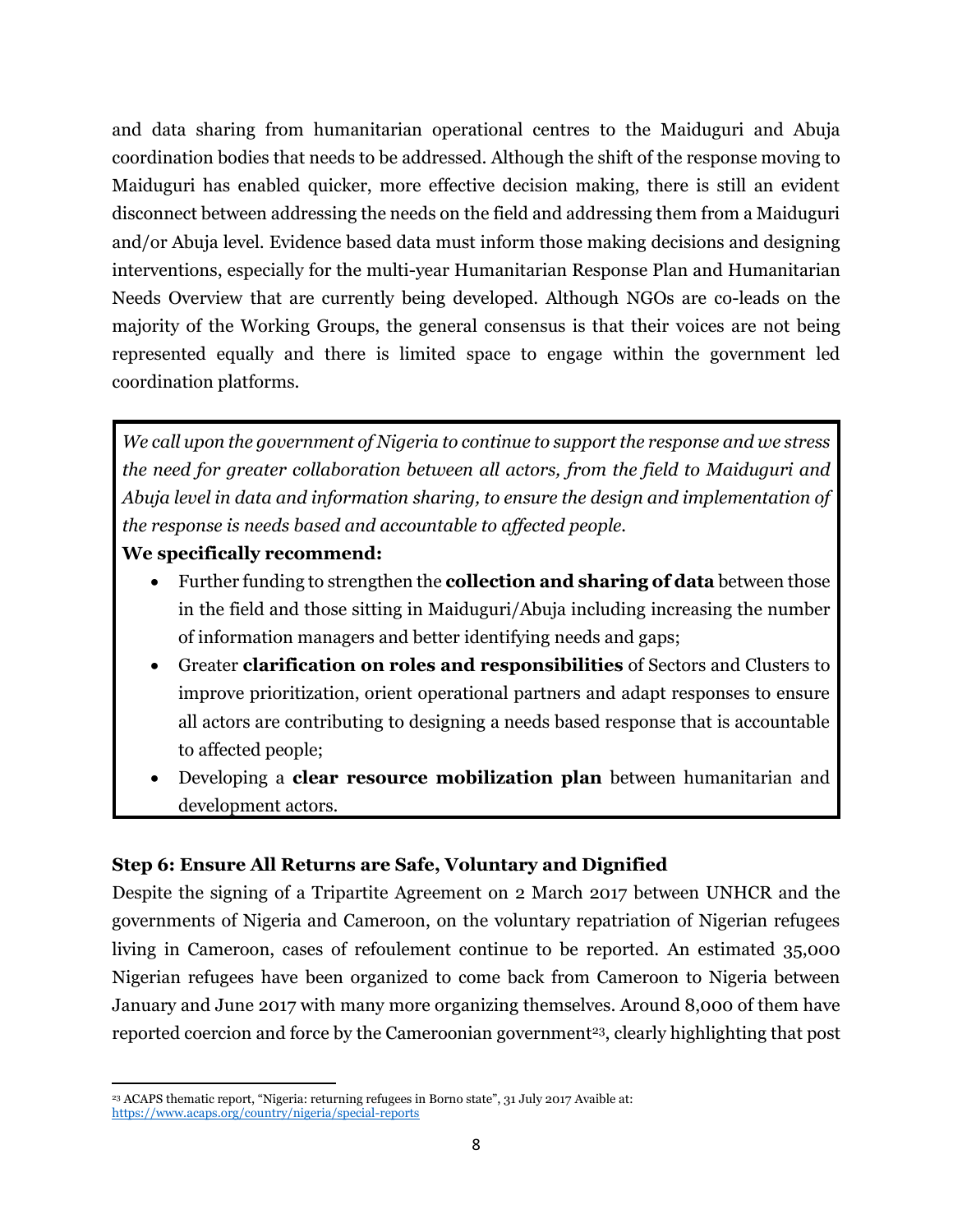Oslo conference, the situation has deteriorated. Not only are more refugees coming back but more of them are reporting coercion and that they were forced to come back. Further, of the 360,000 returnees registered by the Nigerian Immigration Service (NIS) as of 30 June, 17,000 report being maltreated, harassed or assaulted physically.24 As long as we cannot confirm that movements are voluntary, informed and dignified the use of the word 'returns' is still not accurate, with the need for all actors to understand that these "returns" are actually secondary displacements, as people move to towns closer to home but are unable to return to their villages of origin. All actors must acknowledge that such movement does not in fact constitute the definition of "return" as a recognized durable solution. It remains that the majority of those coming back do not have access to clear and accurate information about the situation in their areas of habitual residence. Currently, humanitarian partners in Nigeria are preparing contingency plans for the possible return of around 75,000 Nigerian refugees.

*While we applaud UNHCR, the Governments of Nigeria and Cameroon for the strides made towards the implementation of the Tripartite agreement by the establishment of the Commission, their first meeting on 10 August 2017 and the plans underway to develop the plan of Action, we urgently call for the implementation of the Tripartite Agreement. Further, we call on all governments in the region to make sure that all persons reentering Nigeria is treated with dignity, has access to information and is given access to basic human services, especially within the first 72 hours*

## **We specifically recommend:**

- Strengthening **clear coordination channels** between the governments and the humanitarian community to provide information about the number of people registered to return, areas of origin and areas of putative return to ensure that authorities and humanitarian agencies can provide sufficient services;
- Ensuring **contingency plans are funded** and ready for rapid mobilization;
- Prioritizing the roll out of **information campaigns** highlighting the reality of the situation of the camps to ensure all decisions to move are fully informed

## **Step 7: Build Resilience and Increase Local Capacity**

Building resilience and addressing long term solutions whilst not diverting funds from the humanitarian response is of crucial importance. Current conversations, post Oslo Conference, for the region are focused on addressing the structural causes of the conflict. Humanitarian assistance should be complemented with a scale up of conflict management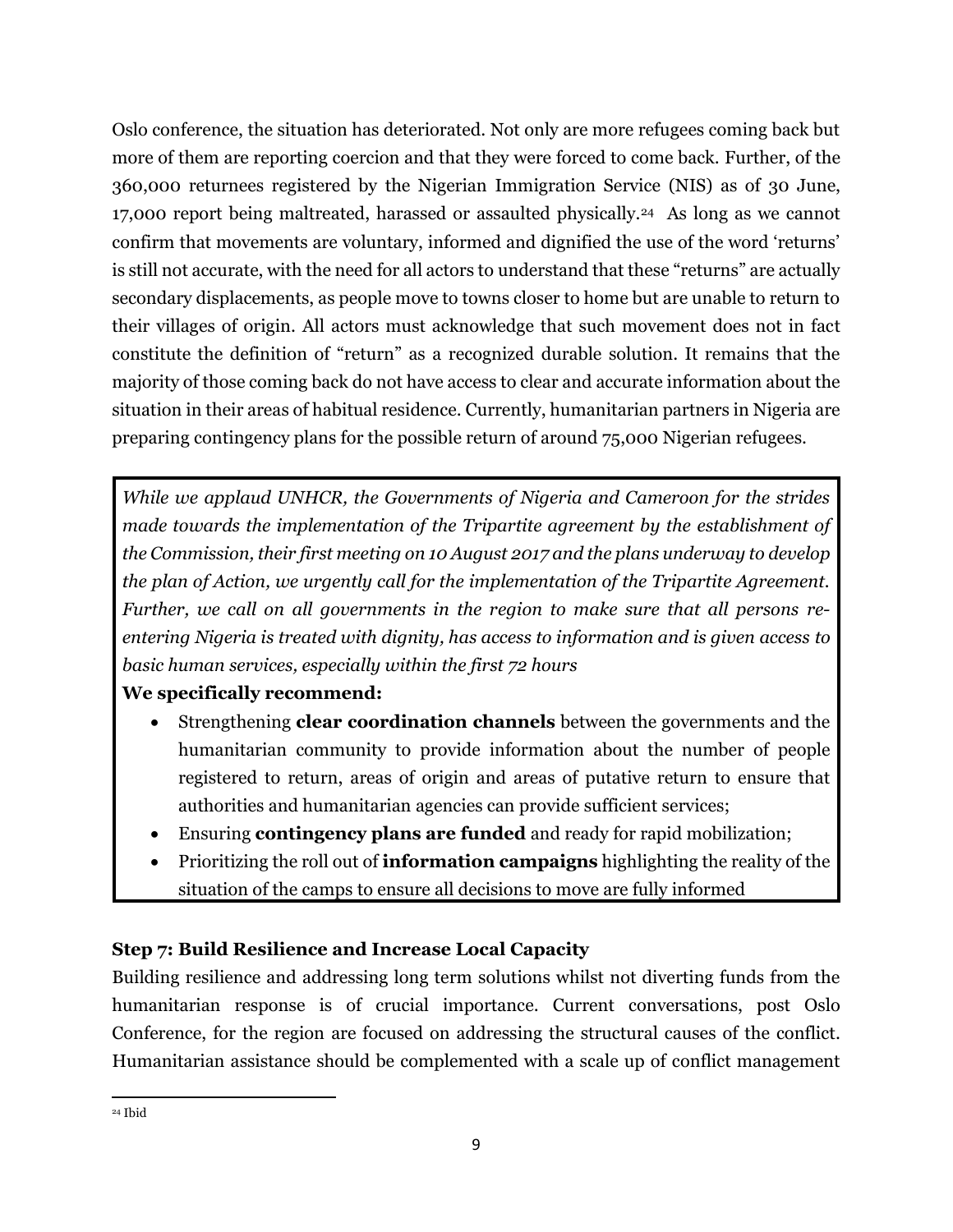and crisis prevention as well as stabilization activities. This should never translate into a decrease in humanitarian efforts. Both should work in parallel and actors must coordinate themselves. The Lake Chad Basin crisis cannot be treated as homogenous. All affected countries and areas within countries are at different security, humanitarian and development stages with some areas in North East Nigeria still inaccessible and other areas in Yobe and Adamawa already moving into recovery and stabilization activities.

*While we commend all actors, especially the government of Nigeria, on their future planning for medium and long term peace building processes, including through enhancing regional cooperation, fostering local and intra-regional dialogue and increasing the legitimacy of state institutions, we re-emphasize the need to ensure stabilization measures do not compromise the neutrality and impartiality of humanitarian assistance. While welcoming the development and implementation of a multi-year response plan, we call on donors and governments to allocate both short term and longer term predictable funding.* 

## **We specifically recommend:**

- Prioritizing building of **strategic relationships with local organizations,** civil society and stakeholders to continue to work together to restore peoples' dignity, lives and livelihoods while working towards sustainability, local ownership and durable solutions.
- Including the affected people in areas as **agents of their own change** and involving them in planning a resilience-building, conflict sensitive approach so they can build on their existing methods for tackling the risks they face.